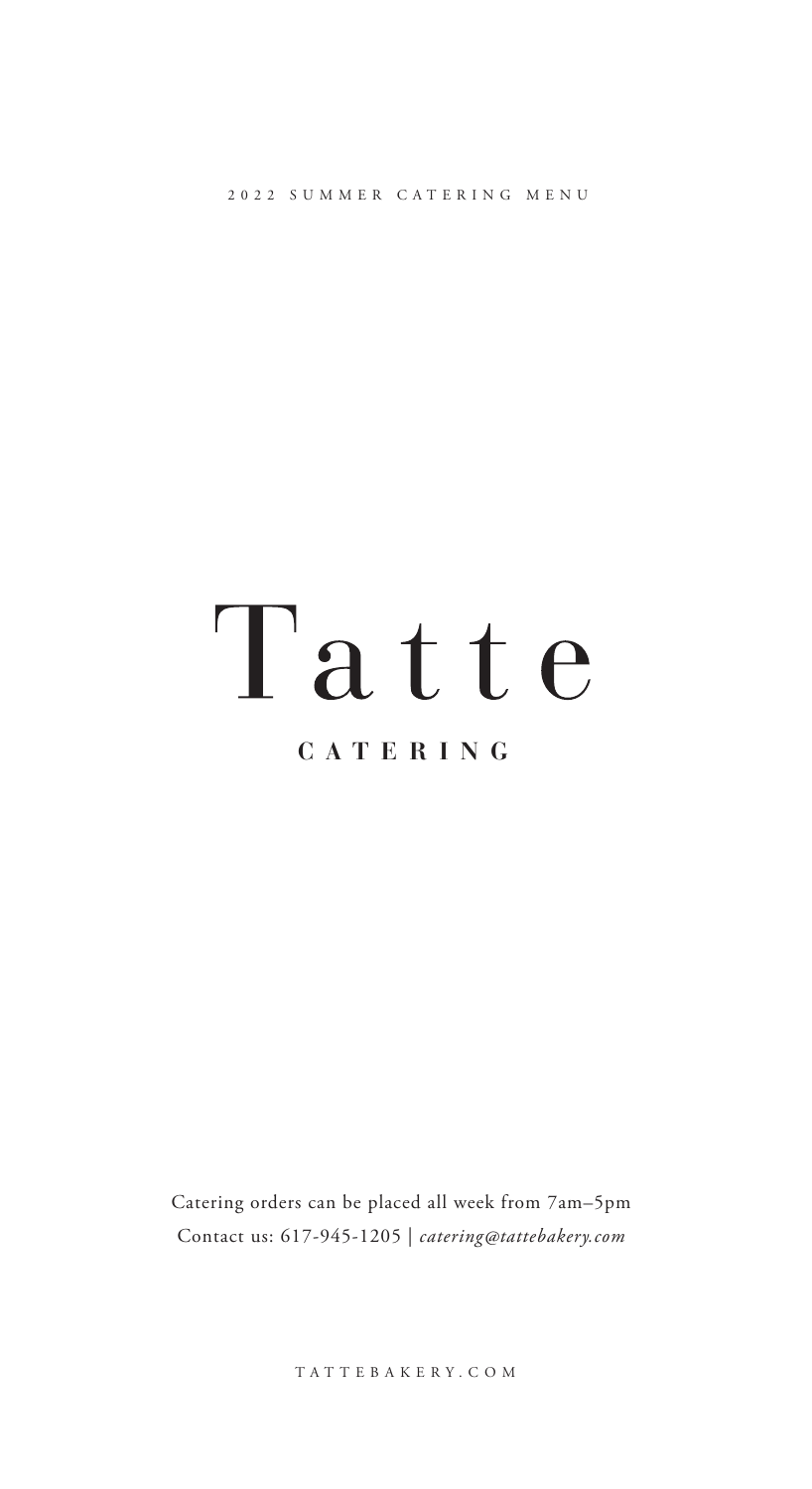# **– BREAKFAST –**

## For the Group

B R E A K F A S T S A N D W I C H ASSORTMENT

\$90, SERVES 10

Sandwiches: Breakfast Sandwich (3) Croissant Breakfast Sandwich (3) Cheese Bourekas Sandwich (2) Biscuit & Egg Sandwich (2*)*

ADD:

Mixed Berries Muesli Cups (10) \$45 Berries & Grapes Fruit Cups (10) \$45 Stumptown Box of Joe \$25

#### BREAKFAST BOX | \$13

SELECT ONE SANDWICH

Breakfast Sandwich Croissant Sandwich Halloumi & Egg Sandwich Biscuit & Egg Breakfast Sandwich

*with*

Bottled Water *or* Tatte Juices

ADD TO YOUR BOX | \$4.5:

Mixed Berries Muesli Cup Berries & Grapes Fruit Cup

## Choose Your Favorites

 Croissant Breakfast Sandwich | \$11 Two eggs soft scrambled, VT cheddar, sliced tomato, avocado, and baby arugula on housemade croissant.  $\mathcal{O} \odot \mathcal{O}$ 

Halloumi Breakfast Sandwich | \$9.50 Seared halloumi cheese, griddled tomatoes, and sautéed spinach with scrambled egg on our housemade challah roll.  $\mathcal{O}\mathcal{O}\bigcirc \mathbf{O}$ 

Biscuit & Egg Breakfast Sandwich | \$ 9 Two eggs, soft scrambled & served on a housemade biscuit with tomato salad.  $\mathcal{O}\mathcal{O}\mathcal{O}$ 

> Cheese Bourekas Breakfast Sandwich | \$7.5 Two eggs, soft scrambled in a housemade cheese bourekas served with tomato salad.  $\mathcal{O}\mathcal{O} \mathcal{O}$

Corn, Zucchini, & Potato Bowl | \$12 Corn, zucchini, and snap peas sauteed with pee wee potatoes and basil served over corn cream. Topped with soft scrambled egg and Parmesan. Served with toasted housemade sourdough.  $\mathcal{O} \mathcal{O} \otimes \mathbf{O}$ 

Breakfast Sandwich | \$9.75 Two eggs soft scrambled, VT cheddar, smoked bacon on housemade sourdough.  $\mathbf{\Theta} \mathbf{\Theta}$ 

Smoked Salmon, Avocado, & Egg Sandwich\* | \$11.5 Smoked salmon\*, avocado, red onion, capers, alfalfa sprouts, and creamy scrambled eggs served on a housemade challah roll with green herbed dressing. wdefs

## Breakfast Pastries

EACH ASSORTMENT SERVES 10 - 12

#### Morning Pastry Assortment | \$52.5

SWEET PASTRIES: Plain Croissant, Pain Au Chocolat, Almond Croissant, Morning Buns, Halva Sesame Tea Cakes, Roasted Strawberry Tea Cakes

*or* 

SAVORY PASTRIES: Cheese Bourekas, Ham & Cheese Croissant, Spinach Labneh Pita

Croissant & Jam Assortment | \$30 One dozen petit croissants served with butter and housemade jam *available Friday–Sunday only*

#### ADD TO YOUR ASSORTMENT:

Mixed Berries Muesli Cups (10) @ @ 2 \ \$45 Berries & Grapes Fruit Cups (10)  $\bullet$  \$45 Stumptown Box of Joe \$25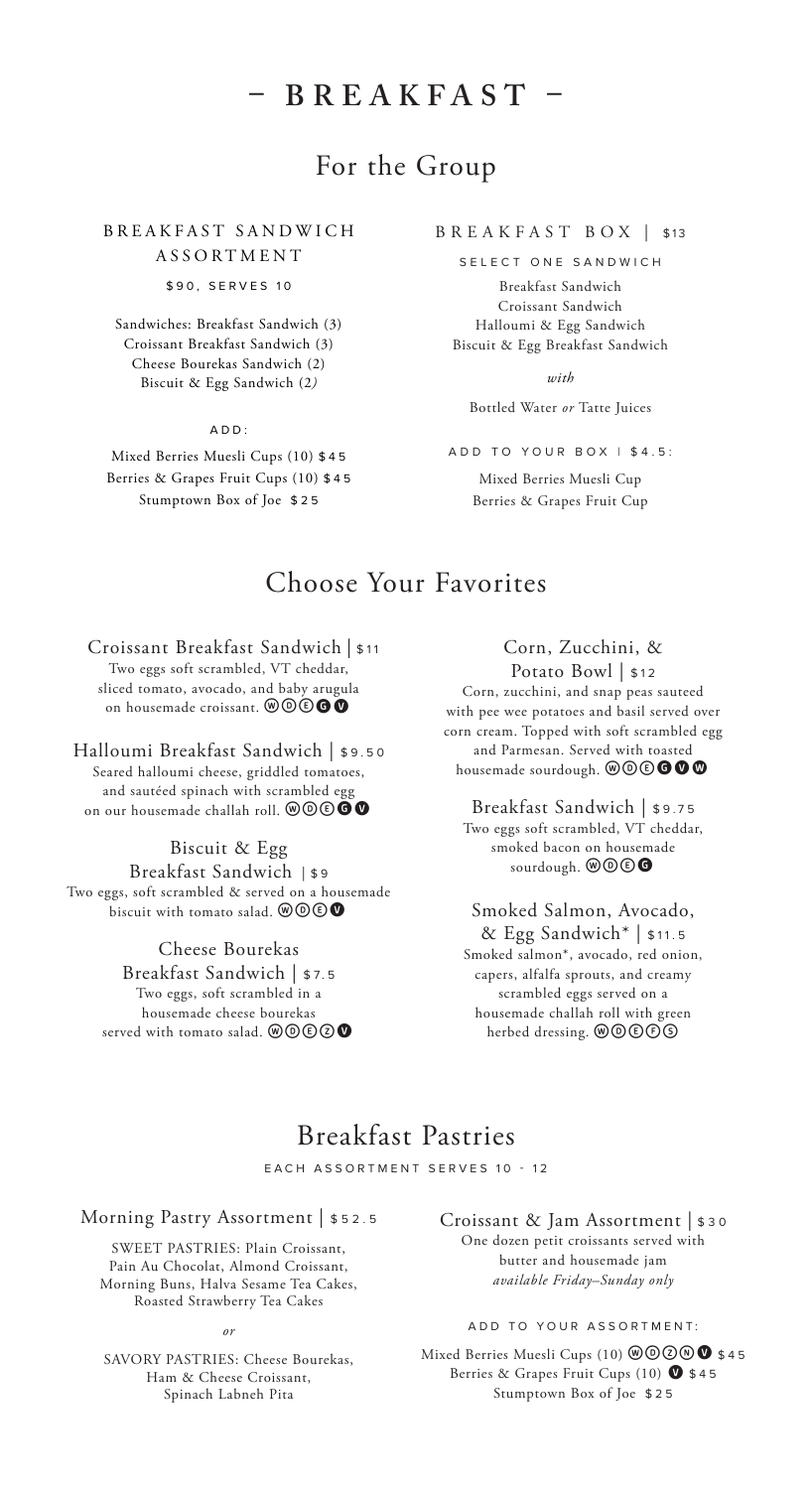# **– LUNCH –**

## For the Group

#### TATTE SANDWICH ASSORTMENT | \$110, SERVES 10

Sandwiches: Turkey B.L.A.T (3), Chicken Salad Sandwich (2), Fresh Mozzarella Sandwich (2), Tuna Sandwich (2) & Chicken Pita (1)

ADD TO THE SANDWICH ASSORTMENT | \$57.5 Sides of Mixed Greens (10), Brownie Fingers (6) *and* Oatmeal Raisin Cookies (4)

## Choose Your Favorites

B.L.A.T | \$11

Applewood smoked bacon, bibb lettuce, avocado, sriracha mayonnaise, tomatoonion relish on challah.  $@@@@@$ 

Turkey B.L.A.T. | \$11.5 B.L.A.T. with smoked turkey on multigrain.  $\circledcirc$   $\circledcirc$ 

Turkey Avocado | \$11.5 Turkey, avocado, Ward's Berry Farm alfalfa sprouts, cucumbers and green herb dressing on housemade challah.  $@@@@@$ 

Chicken Pita | \$11.5 Roasted chicken breast, chopped salad, bibb lettuce, green herb dressing on pita.  $\mathcal{OOS}$ 

Chicken Salad | \$11 Herbed chicken salad, cucumber, alfalfa sprouts, green herb dressing on multigrain.  $\omega$  $\circ$  $\circ$  $\circ$ 

Short Rib Grilled Cheese | \$11.5 Braised short rib, aged cheddar, beet horseradish relish on challah.  $@@@@$ 

Roasted Cauliflower | \$11 Roasted cauliflower, pine nuts, spicy yogurt, raisins, chilies, cilantro, and capers in pita.  $\circledcirc\circ\bullet$ 

Grilled Cheese | \$ 9

Fontina, VT cheddar, Parmesan, sundried tomato, roasted garlic, capers, Dijon mustard, on sourdough.  $@@@@$ 

Tuna | \$11 Tuna salad, hard-boiled egg, shaved red onion, yogurt, & dill on challah.  $\textcircled{1}\textcircled{1}\textcircled{1}$ 

Lamb Kebab Pita | \$13.5 Lamb kebab, tomatoes, red onion, parsley, and dill labneh, served in a pita.  $@@$ 

Prosciutto & Fig Panini | \$12 Fig jam, brie, fontina cheese, prosciutto, and Bosc pear on housemade ciabatta.  $@@$ 

Fresh Mozzarella | \$11 Fresh mozzarella, sliced tomato, arugula and basil pine nut pesto on ciabatta. **WOOO** 

# **– LUNCH BOXES –**

*Each Lunch Box is served with Assorted Cookies (2) and your choice of Beverage: Bottle of Water, Pellegrino Sparkling, or Pellegrino Soda (Blood Orange or Limonita)*

#### L U N C H No1 | \$18

S E L E C T O N E SANDWICH Choose any sandwich from favorites above

> *with*  Mixed Greens

#### L U N C H No2 | \$19.5

#### S E L E C T O N E ENTREE Summer Farro Bowl *or* Summer Vegetable & Rice Bowl

*with*  Mixed Greens

#### L U N C H No3 | \$18

S ELECT ONE SALAD Choose any salad from favorites below

*with*  A Housemade Roll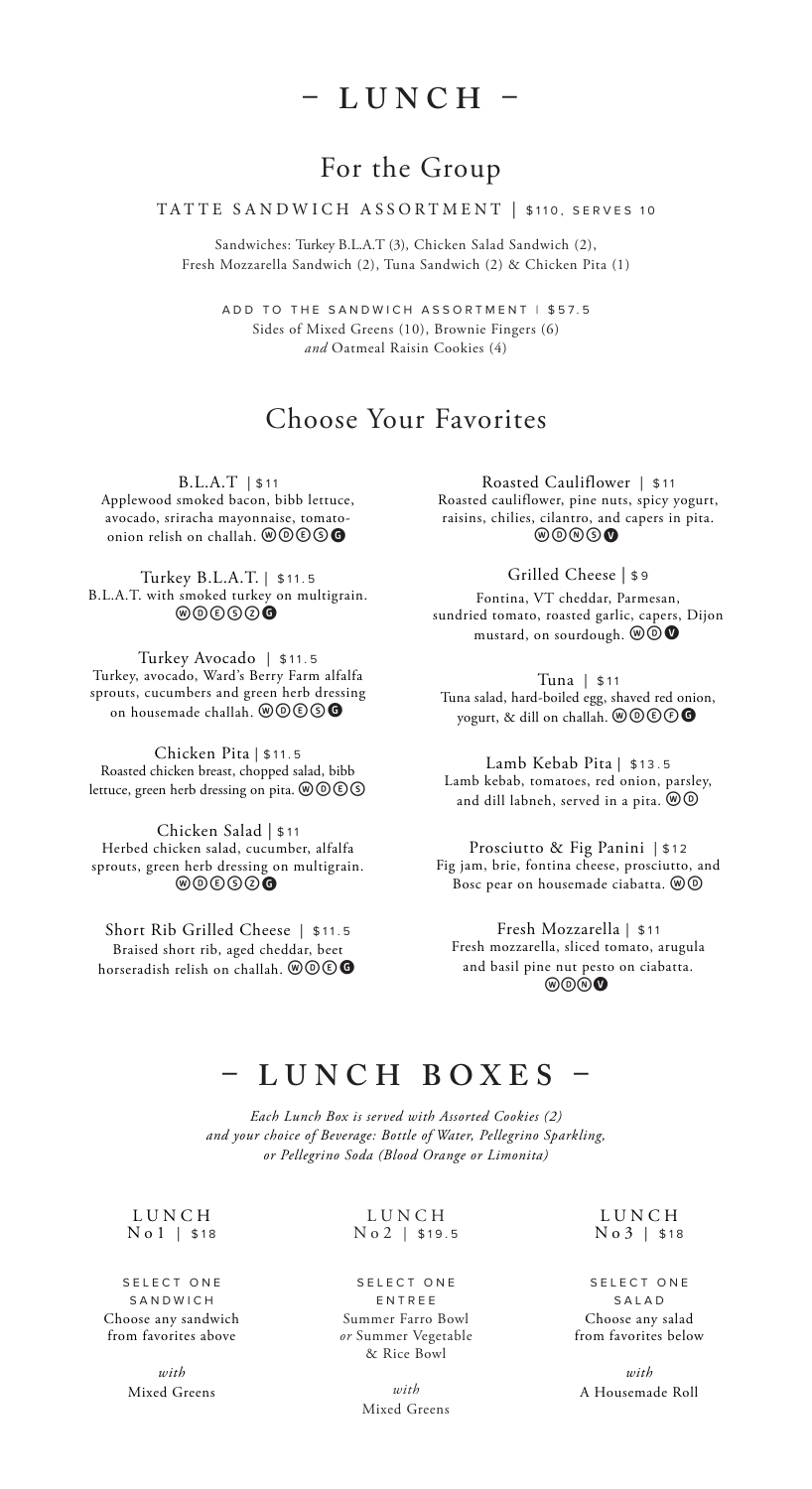## $-$  SALADS  $-$ *Served with housemade roll*

#### Strawberry, Rhubarb,

& Chicken Salad | \$14. <sup>5</sup>

Bibb and red leaf lettuce, baby kale, poached rhubarb, strawberries, mint, roasted chicken, and toasted almonds, served with maple labneh dressing.  $\circledcirc\circ\bullet$ 

#### Crunchy Halloumi | \$14. <sup>5</sup>

Fresh cut lettuce, toasted carrots, radish, apples, white raisins, parsley, mint, sesame, topped with crunchy almonds and halloumi cheese in a tahini dressing.  $\mathcal{O} \mathcal{O} \mathcal{O} \mathcal{O}$ 

#### Fattoush | \$11. <sup>5</sup>

Bibb and red leaf lettuce, tomato, cucumber, red pepper, red onion, kalamata olives, sunflower seeds, and feta dressed in lemon-olive oil dressing with za'atar croutons.  $\mathcal{W}(\mathbb{R}) \otimes \mathbf{Q}$ 

#### Green & Nutty | \$13

Fresh cut lettuce, baby arugula, sliced apples, black sesame, edamame, dried apricot, roasted sunflower and pumpkin seeds, topped with goat cheese<br>in an orange dressing.  $\mathcal{O}\mathcal{O}\mathcal{O}\mathcal{O}$ 

#### Tuna Nicoise | \$14 . <sup>5</sup>

Mixed greens, arugula, roasted potatoes, cherry tomatoes, green beans, kalamata olives, red onion, and olive oil packed tuna tossed with parsely dressing, topped with hard-boiled egg.  $\mathcal{O}\bigoplus$ 

# - PLATES & SOUP -

Summer Farro Bowl **|** \$12 . <sup>5</sup> Warm farro, tossed with corn, green fava, alfalfa sprouts, and parsley relish, topped with goat cheese, soft scrambled egg, and dukkah, served

with cashew pepper relish.  $\mathcal{O} \mathcal{O} \oplus \mathcal{O}$ 

#### Summer Vegetable &

Rice Bowl **|** \$12. <sup>5</sup> Fava beans, corn, snap peas, caramelized red onions, and mint sauteed with jasmine rice and Aleppo chili oil, topped with scrambled eggs. devw

Tomato Basil Soup CUP  $$5.5$  | BOWL  $$2.5$ Served with house<br>made roll.  $\textcircled{w}\textcircled{v}$  Lamb Kebab Plate | \$14

Lamb kebab, baba ganoush, chickpea puree, pickled red cabbage, carrots, and cauliflower served with<br>toasted za'atar pita, labneh, & parsley.  $\textcircled{ }0\textcircled{ }0$ 



# $-$  SNACKS  $-$

### TATTE SNACK BOX | \$10.5

Mixed Berries Muesli Cup @ 0 2 0

#### *and*

Oatmeal Raisin Cookie @ C O O O *or* Halva Chocolate Chunk  $\mathrm{Cookie}\, \mathfrak{wO} \mathfrak{O} \mathfrak{O} \mathfrak{O}$ 

*and* 

Bottled Water *or* Pellegrino

Chocolate Covered Almonds  $\mathcal{S} \otimes \mathbf{0}$  \$9.5 White Chocolate Covered Hazelnuts **DOO \$9.5** Spiced Almonds  $\circledcirc$  \$7 Maple Candied Pecans  $\mathbf{\circledcirc} \bullet$  \$7 Butter Cookie Tube @@© \$ 6 Nutella Cookie Tube @ @ 6 0 \$ 6 .5 Hazelnut Balls @ @ ® \$7 Crunchy Almonds  $\circledcirc$  \$7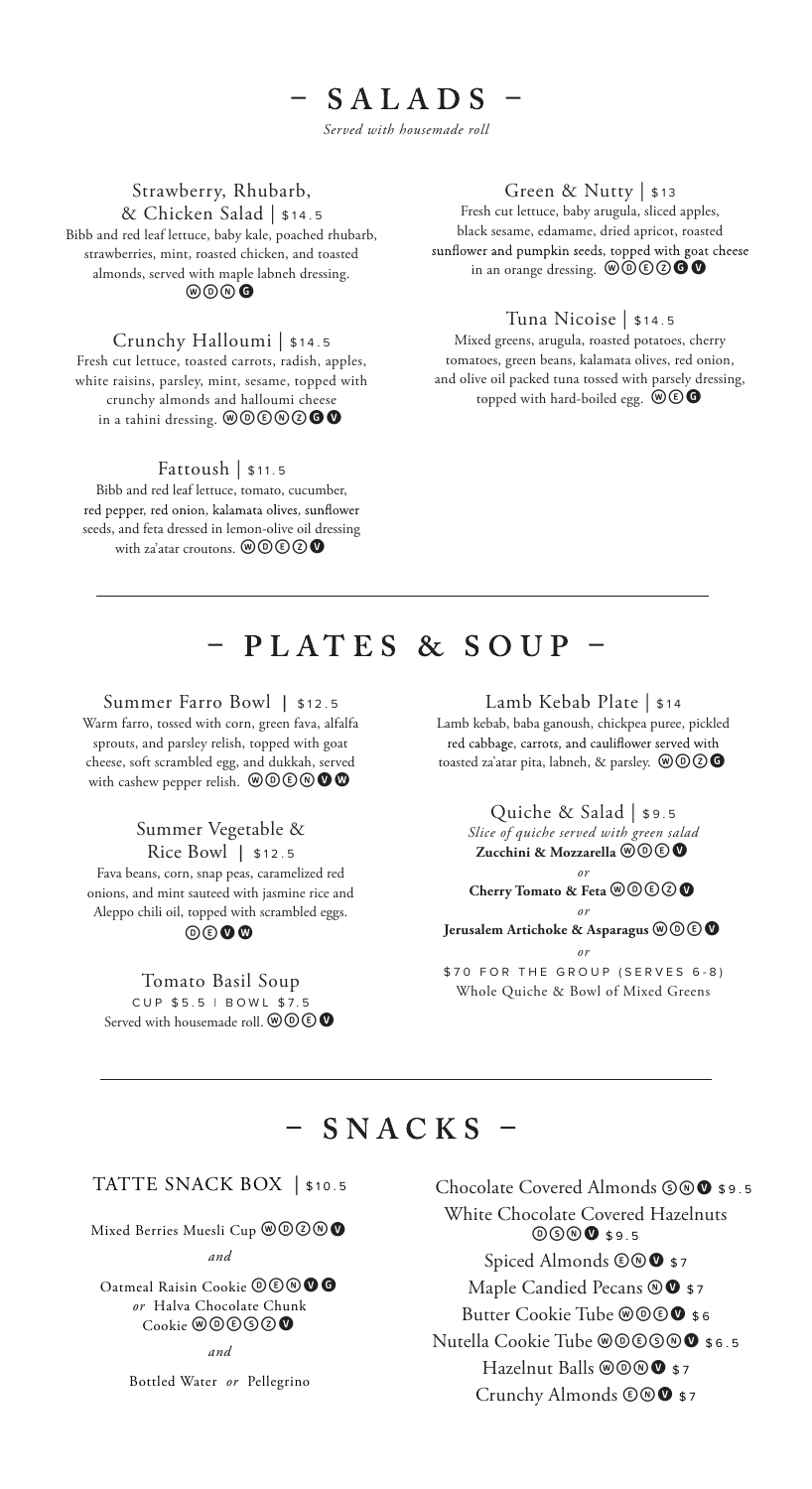# - DESSERTS -

## Individual Desserts

Tiramisu  $@@@@@$ \$7 Berries Cheesecake Cup @ @ 0 \$7 Pear Tart @ **@ 6 @ \$7.5** Pistachio Cherry Tart @@®® \$7.5 Dark Chocolate Mousse @ @ 9 \$ 8

## Cookies

Brownie Fingers @ **@ 6 \$ 2.5** 

Gluten-Friendly Oatmeal Raisin  $@@@@375$ 

> Halva Chocolate Chunk **WOOOOO** \$3.75

Linzer Cookie @ @ **@** \$3

Chocolate Sandwich Cookie  $\circledcirc$   $\circledcirc$   $\bullet$  33

Cakes & Tarts S E R VES 8-1 0

Fresh Berries Cheesecake  $\circledcirc$   $\circ$  \$52

> Lemon Mint Tart  $\circledcirc$   $\circ$   $\circ$   $\circ$   $\circ$   $\circ$   $\circ$   $\circ$

Dark Chocolate Mousse  $Cake \odot \odot \bullet$ \$55

Mixed Nut Tart  $@@@@@$  \$42

Pear Tart @ **@ 6 0 \$ 42** 

*We offer a variety of seasonal and signature dessert items. Please check our menu online or contact us for a full list of offerings.* 

# $-$  DRINKS -

## Hot

#### Fresh Brewed Stumptown Coffee

*Regular or decaf served with milk, half and half, sweeteners, wooden stirrers, cups, and lids* B O X O F JOE *(Serves 6-8)* \$ 2 5



#### Assorted MEM Teas

*A variety of breakfast, fruit and green teas served with honey, sweeteners, wooden stirrers, cups, and lids (Serves 6-8)* \$22. 5

## Iced Tea

BLACK | GREEN | HERBAL 1 LITER *(Serves 6-8)* \$ 9 . 5

## Cold-Pressed Juices

Orange Juice \$6 / \$16 LITER Mint Lemonade \$6 / \$16 LITER Carrot Juice *or* Pear Juice *or* Kale & Apple Juice \$6

## Water & Soda

Bottled Water \$2 . <sup>5</sup> Pellegrino Sparkling Water \$2.75 Pellegrino Soda \$3 CAN *Blood Orange or Limonita*